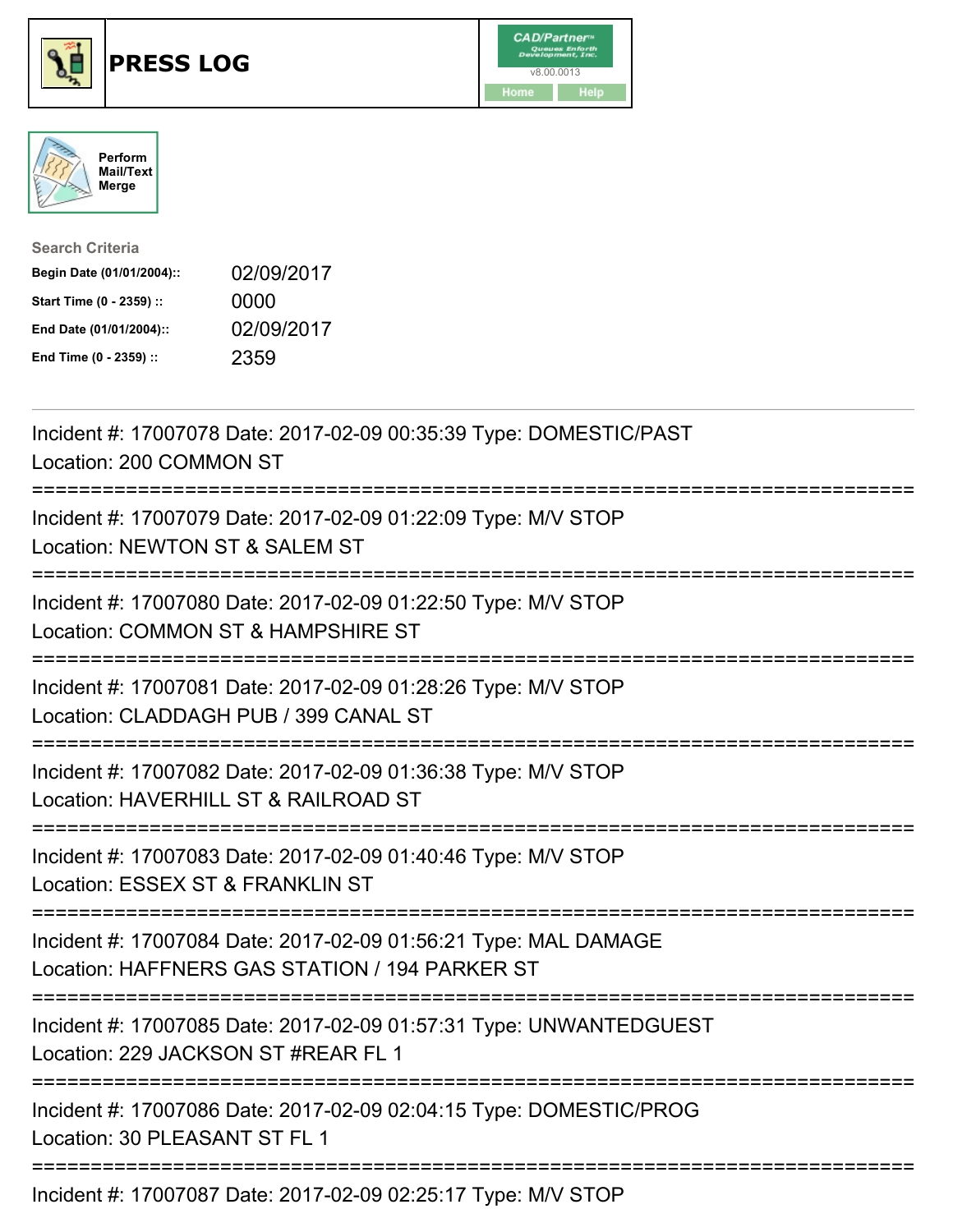Location: ESSEX ST & WINTER ST =========================================================================== Incident #: 17007088 Date: 2017-02-09 02:47:02 Type: MV/BLOCKING Location: PLATT CT =========================================================================== Incident #: 17007089 Date: 2017-02-09 02:51:57 Type: NOISE ORD Location: 153 BEACON AV #14 =========================================================================== Incident #: 17007090 Date: 2017-02-09 02:54:22 Type: M/V STOP Location: AMES ST & WATER ST =========================================================================== Incident #: 17007091 Date: 2017-02-09 03:00:56 Type: GENERAL SERV Location: 79 SHAWSHEEN RD FL 1 =========================================================================== Incident #: 17007092 Date: 2017-02-09 03:11:42 Type: M/V STOP Location: 1 COMMONWEALTH DR =========================================================================== Incident #: 17007093 Date: 2017-02-09 03:15:31 Type: SUS PERS/MV Location: MT VERNON ST & PLUMMER RD =========================================================================== Incident #: 17007094 Date: 2017-02-09 03:20:13 Type: M/V STOP Location: 1 COMMONWEALTH DR =========================================================================== Incident #: 17007095 Date: 2017-02-09 03:33:42 Type: M/V STOP Location: BARNARD RD =========================================================================== Incident #: 17007096 Date: 2017-02-09 03:42:48 Type: M/V STOP Location: 73 WINTHROP AV =========================================================================== Incident #: 17007097 Date: 2017-02-09 04:18:56 Type: THREATS Location: 53 PHILLIPS ST FL 3 =========================================================================== Incident #: 17007098 Date: 2017-02-09 04:32:12 Type: ALARM/BURG Location: OLIVER / 183 HAVERHILL ST =========================================================================== Incident #: 17007099 Date: 2017-02-09 04:34:51 Type: NOISE ORD Location: 153 BEACON AV #14 =========================================================================== Incident #: 17007100 Date: 2017-02-09 04:50:16 Type: UNWANTEDGUEST Location: 66 MFLVIN ST #13 FL BLDG 12 =========================================================================== Incident #: 17007101 Date: 2017-02-09 05:38:14 Type: CK WELL BEING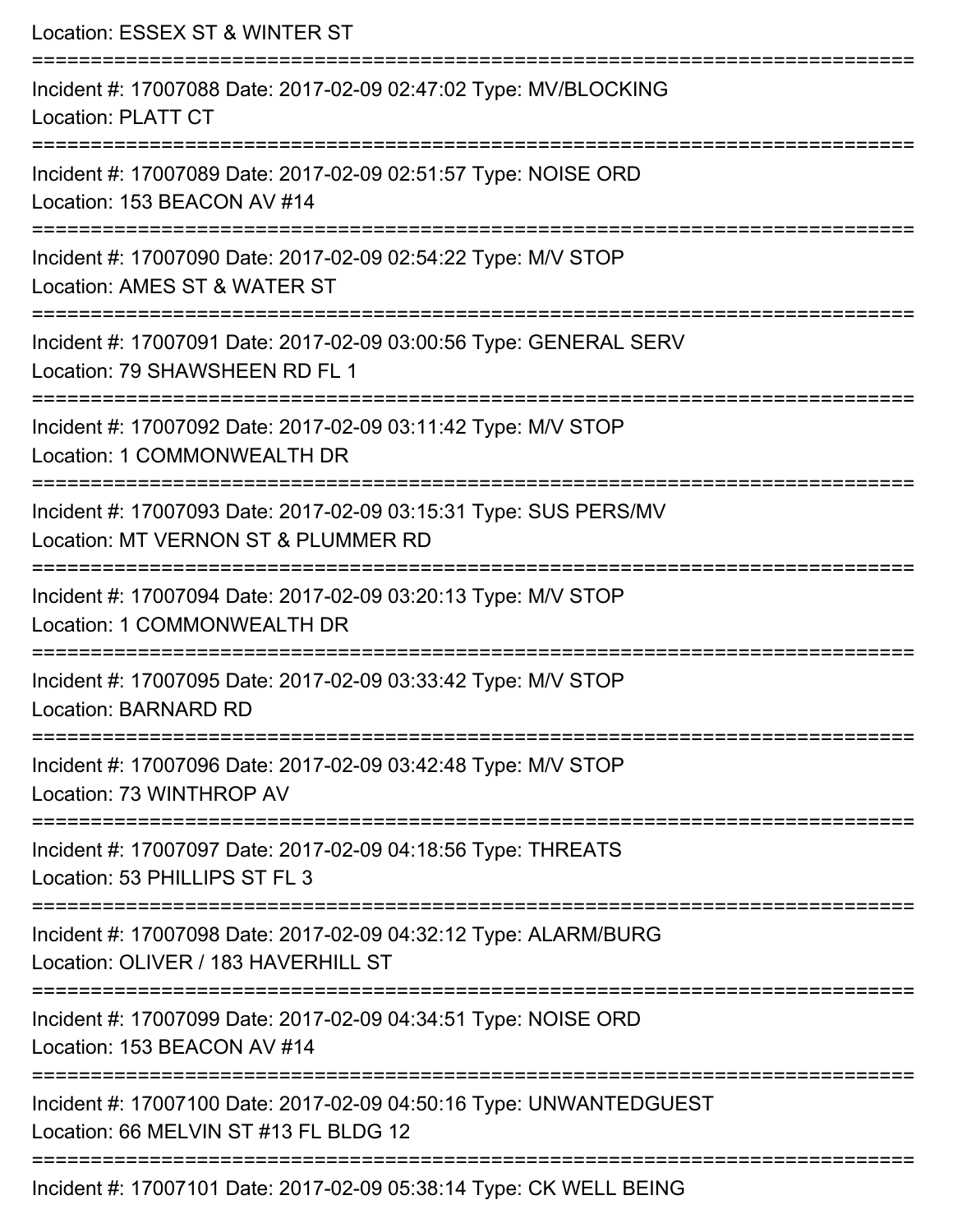| Incident #: 17007102 Date: 2017-02-09 05:42:35 Type: ALARM/BURG<br>Location: ADVANCED AUTO / 183 BROADWAY    |
|--------------------------------------------------------------------------------------------------------------|
| Incident #: 17007103 Date: 2017-02-09 05:55:48 Type: M/V STOP<br>Location: BROADWAY & COMMON ST              |
| Incident #: 17007104 Date: 2017-02-09 06:08:14 Type: ALARM/BURG<br>Location: ADVANCED AUTO / 67 WINTHROP AV  |
| Incident #: 17007105 Date: 2017-02-09 06:35:15 Type: ALARM/BURG<br>Location: CITY HALL ANNEX / 255 ESSEX ST  |
| Incident #: 17007106 Date: 2017-02-09 06:59:58 Type: M/V STOP<br>Location: 85 MANCHESTER ST                  |
| Incident #: 17007107 Date: 2017-02-09 07:11:08 Type: ROBBERY PROG<br>Location: MANCHESTER ST & WEST ST       |
| Incident #: 17007108 Date: 2017-02-09 07:25:52 Type: SUS PERS/MV<br>Location: 33-35 FLORAL ST                |
| Incident #: 17007109 Date: 2017-02-09 08:00:38 Type: ALARMS<br>Location: 200 COMMON ST                       |
| Incident #: 17007110 Date: 2017-02-09 08:04:37 Type: SEARCHWARRANT<br>Location: HAVERHILL ST & MIDDLEBURY ST |
| Incident #: 17007111 Date: 2017-02-09 08:14:41 Type: RECOV/STOL/MV<br>Location: 17 BIRCH ST                  |
| Incident #: 17007112 Date: 2017-02-09 08:46:27 Type: ALARMS<br>Location: 65 MERRIMACK ST                     |
| Incident #: 17007113 Date: 2017-02-09 09:18:02 Type: AUTO ACC/NO PI<br>Location: PEARL ST & TOWER HILL ST    |
| Incident #: 17007114 Date: 2017-02-09 09:19:25 Type: M/V STOP<br>Location: 5 STATE ST                        |
| Incident #: 17007115 Date: 2017-02-09 09:24:17 Type: ALARM/BURG                                              |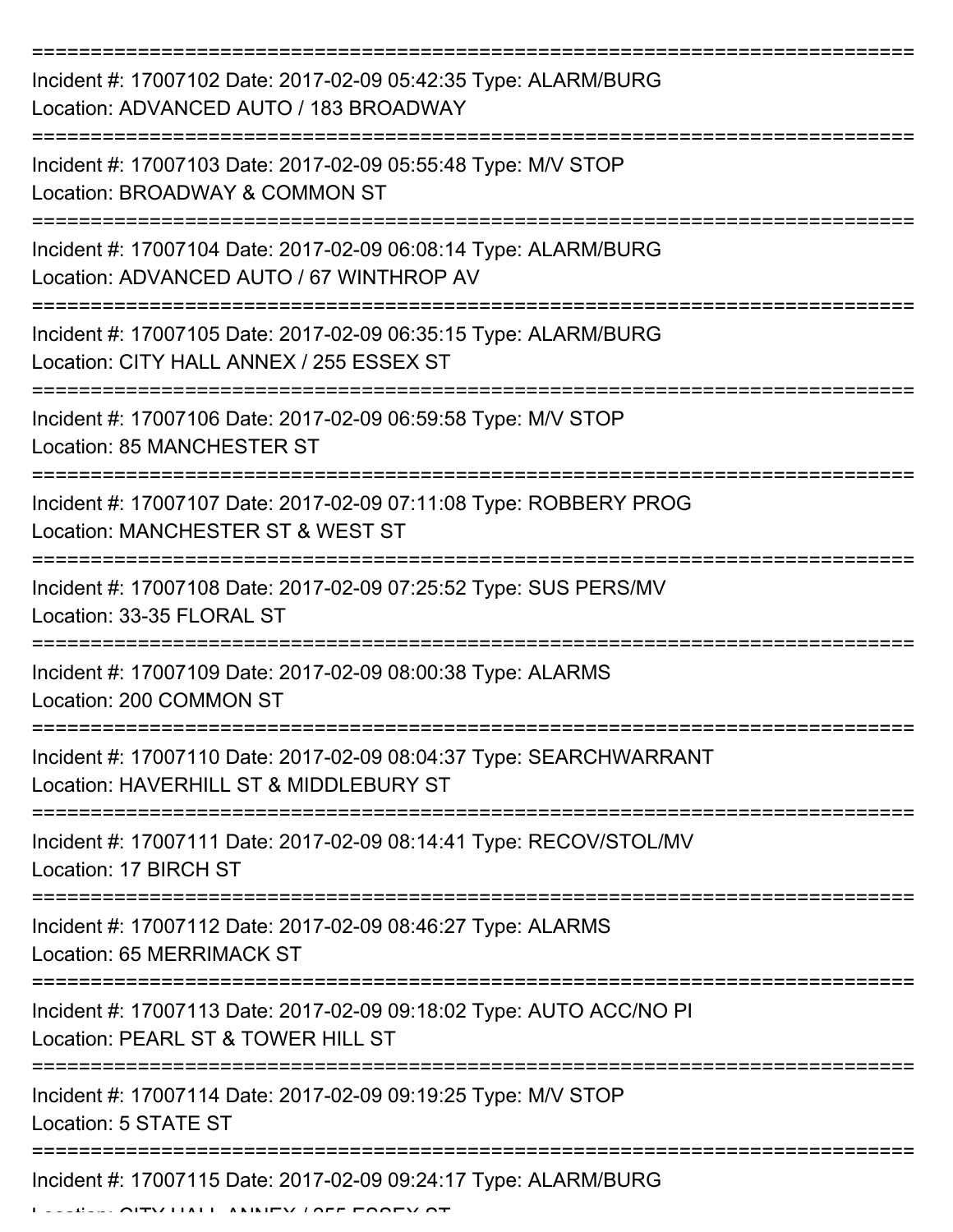| Incident #: 17007116 Date: 2017-02-09 09:48:30 Type: M/V STOP<br>Location: MAPLE ST & SHORT ST                |
|---------------------------------------------------------------------------------------------------------------|
| Incident #: 17007118 Date: 2017-02-09 10:13:01 Type: ALARM/BURG<br>Location: ATM / 2 APPLETON ST              |
| Incident #: 17007117 Date: 2017-02-09 10:13:02 Type: SUS PERS/MV<br>Location: BURGER KING / 187 BROADWAY      |
| Incident #: 17007120 Date: 2017-02-09 10:18:58 Type: STOL/MV/PAS<br>Location: 153 E HAVERHILL ST              |
| Incident #: 17007119 Date: 2017-02-09 10:19:03 Type: M/V STOP<br>Location: 268 HAVERHILL ST                   |
| Incident #: 17007121 Date: 2017-02-09 10:26:41 Type: NOTIFICATION<br>Location: 189 GARDEN ST                  |
| Incident #: 17007122 Date: 2017-02-09 10:32:00 Type: MAL DAMAGE<br>Location: 101 FOSTER ST                    |
| Incident #: 17007123 Date: 2017-02-09 10:40:10 Type: SUS PERS/MV<br>Location: ACTON ST & WEST ST              |
| Incident #: 17007124 Date: 2017-02-09 10:41:16 Type: SUS PERS/MV<br>Location: 6 HAWLEY ST<br>================ |
| Incident #: 17007125 Date: 2017-02-09 10:57:13 Type: M/V STOP<br>Location: CHESTNUT ST & JACKSON ST           |
| Incident #: 17007126 Date: 2017-02-09 10:57:42 Type: INVESTIGATION<br>Location: 103 HAVERHILL ST #2           |
| Incident #: 17007127 Date: 2017-02-09 10:59:20 Type: NOTIFICATION<br>Location: 83 WALNUT ST                   |
| Incident #: 17007128 Date: 2017-02-09 11:19:53 Type: M/V STOP<br>Location: LAWRENCE ST & MAPLE ST             |
| Incident #: 17007129 Date: 2017-02-09 11:26:27 Type: RECOV/STOL/MV                                            |

Location: 470 DIVEDRINE ND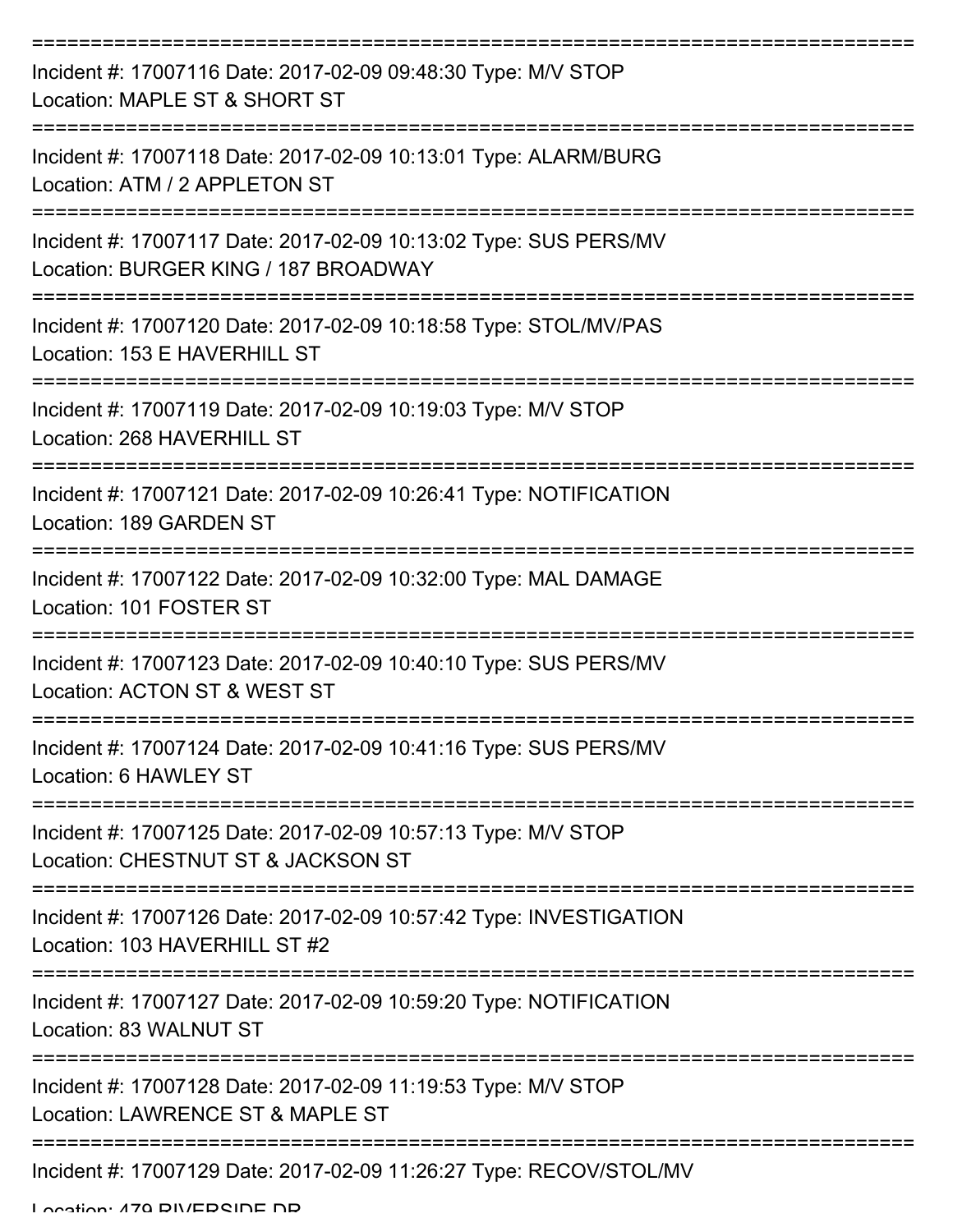| Incident #: 17007130 Date: 2017-02-09 11:31:36 Type: ASSSIT OTHER PD<br>Location: 189 FARNHAM ST               |
|----------------------------------------------------------------------------------------------------------------|
| Incident #: 17007132 Date: 2017-02-09 12:03:40 Type: TOW OF M/V<br>Location: TRESPASS / 335 COMMON ST          |
| Incident #: 17007131 Date: 2017-02-09 12:03:49 Type: M/V STOP<br>Location: AVON ST & JACKSON ST                |
| Incident #: 17007133 Date: 2017-02-09 12:10:21 Type: SUS PERS/MV<br>Location: 10 MELROSE ST                    |
| Incident #: 17007134 Date: 2017-02-09 12:38:11 Type: INVEST CONT<br><b>Location: 59 TREMONT ST</b>             |
| Incident #: 17007135 Date: 2017-02-09 12:41:24 Type: SUS PERS/MV<br>Location: 304 LAWRENCE ST                  |
| Incident #: 17007136 Date: 2017-02-09 12:43:13 Type: M/V STOP<br>Location: MARSTON ST & STORROW ST             |
| Incident #: 17007138 Date: 2017-02-09 12:45:19 Type: INVEST CONT<br>Location: 430 NORTH CANAL STREET           |
| Incident #: 17007137 Date: 2017-02-09 12:46:05 Type: SUICIDE ATTEMPT<br>Location: 114 LIQUORS / 80 WINTHROP AV |
| Incident #: 17007139 Date: 2017-02-09 12:49:37 Type: SUS PERS/MV<br>Location: 130 GARDEN ST                    |
| Incident #: 17007140 Date: 2017-02-09 13:17:22 Type: ALARM/BURG<br>Location: RJT MACHINES / 109 BLANCHARD ST   |
| Incident #: 17007141 Date: 2017-02-09 13:23:15 Type: ALARM/HOLD<br>Location: WALL RESIDENCE / 65 DURSO AV      |
| Incident #: 17007142 Date: 2017-02-09 13:39:38 Type: MEDIC SUPPORT<br>Location: 26 MARGIN ST                   |
| Incident #: 17007143 Date: 2017-02-09 13:43:53 Type: AUTO ACC/NO PI<br>Location: BROADWAY & LOWELL ST          |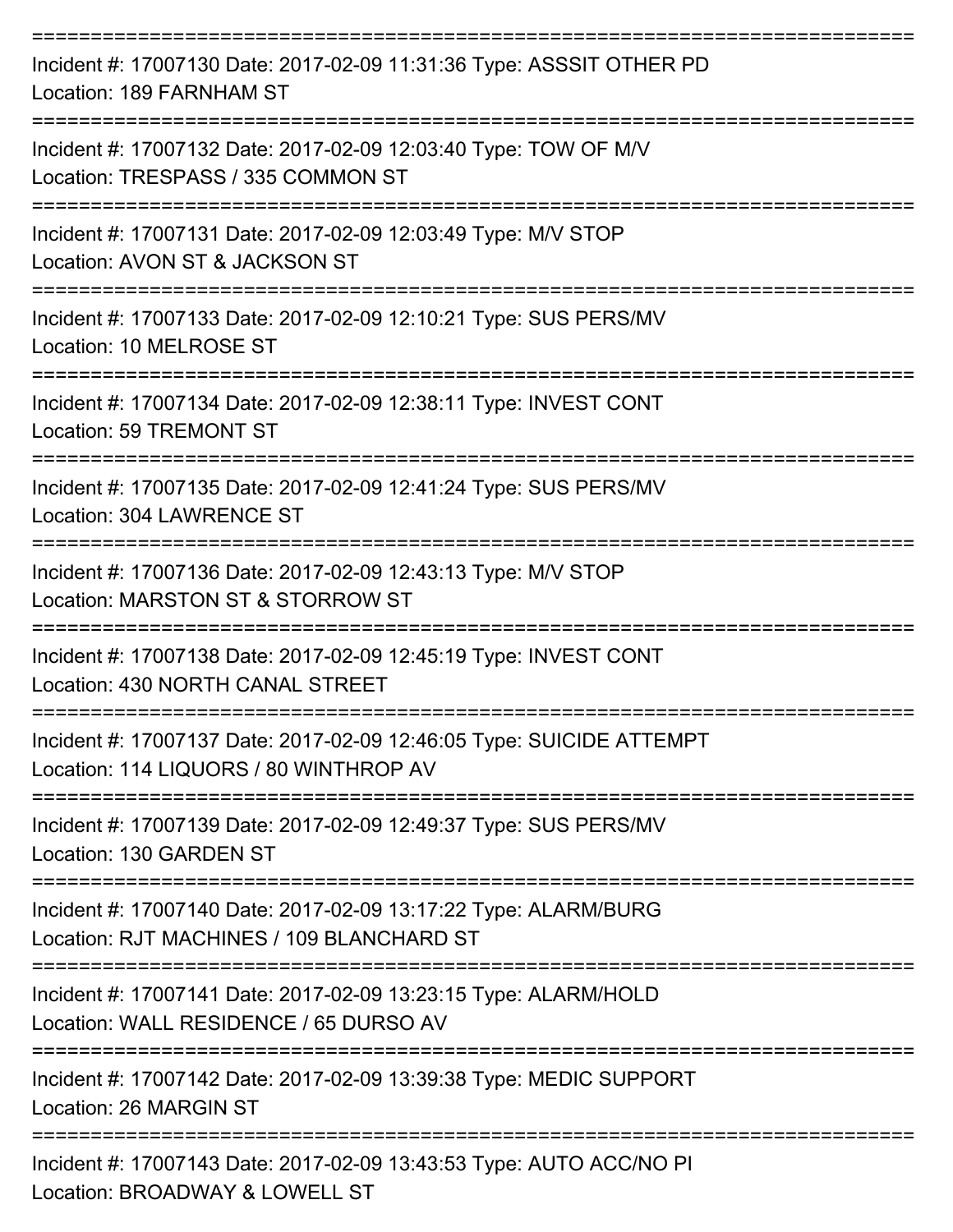| Incident #: 17007144 Date: 2017-02-09 13:57:50 Type: SUS PERS/MV<br>Location: 112 MARSTON ST                                         |
|--------------------------------------------------------------------------------------------------------------------------------------|
| Incident #: 17007145 Date: 2017-02-09 14:05:58 Type: SUS PERS/MV<br>Location: HIGHLAWN AV & SUNRAY ST                                |
| Incident #: 17007146 Date: 2017-02-09 14:11:04 Type: WIRE DOWN<br>Location: 82 BOWDOIN ST                                            |
| Incident #: 17007147 Date: 2017-02-09 14:18:54 Type: TEST QED<br>Location: N PARISH RD & OSGOOD ST                                   |
| Incident #: 17007148 Date: 2017-02-09 14:22:46 Type: AUTO ACC/NO PI<br>Location: 185 WATER ST                                        |
| Incident #: 17007149 Date: 2017-02-09 15:11:56 Type: DISABLED MV<br>Location: E HAVERHILL ST & PROSPECT ST                           |
| Incident #: 17007150 Date: 2017-02-09 15:22:10 Type: AUTO ACC/NO PI<br>Location: MANCHESTER ST & MAY ST                              |
| Incident #: 17007151 Date: 2017-02-09 15:30:01 Type: M/V STOP<br>Location: HAVERHILL ST & UNION ST                                   |
| Incident #: 17007153 Date: 2017-02-09 15:33:31 Type: DRUG VIO<br>Location: 80 MARKET ST                                              |
| Incident #: 17007152 Date: 2017-02-09 15:34:38 Type: SUICIDE ATTEMPT<br>Location: 23 CONGRESS ST                                     |
| Incident #: 17007154 Date: 2017-02-09 15:43:16 Type: AUTO ACC/NO PI<br>Location: BRUCE ST & PARK ST                                  |
| ======================<br>Incident #: 17007156 Date: 2017-02-09 15:56:18 Type: UNWANTEDGUEST<br>Location: BURGER KING / 187 BROADWAY |
| Incident #: 17007155 Date: 2017-02-09 15:56:32 Type: AUTO ACC/NO PI<br>Location: 380 BROADWAY                                        |
| Incident #: 17007157 Date: 2017-02-09 16:01:08 Type: AUTO ACC/NO PI<br>Location: 581 ANDOVER ST                                      |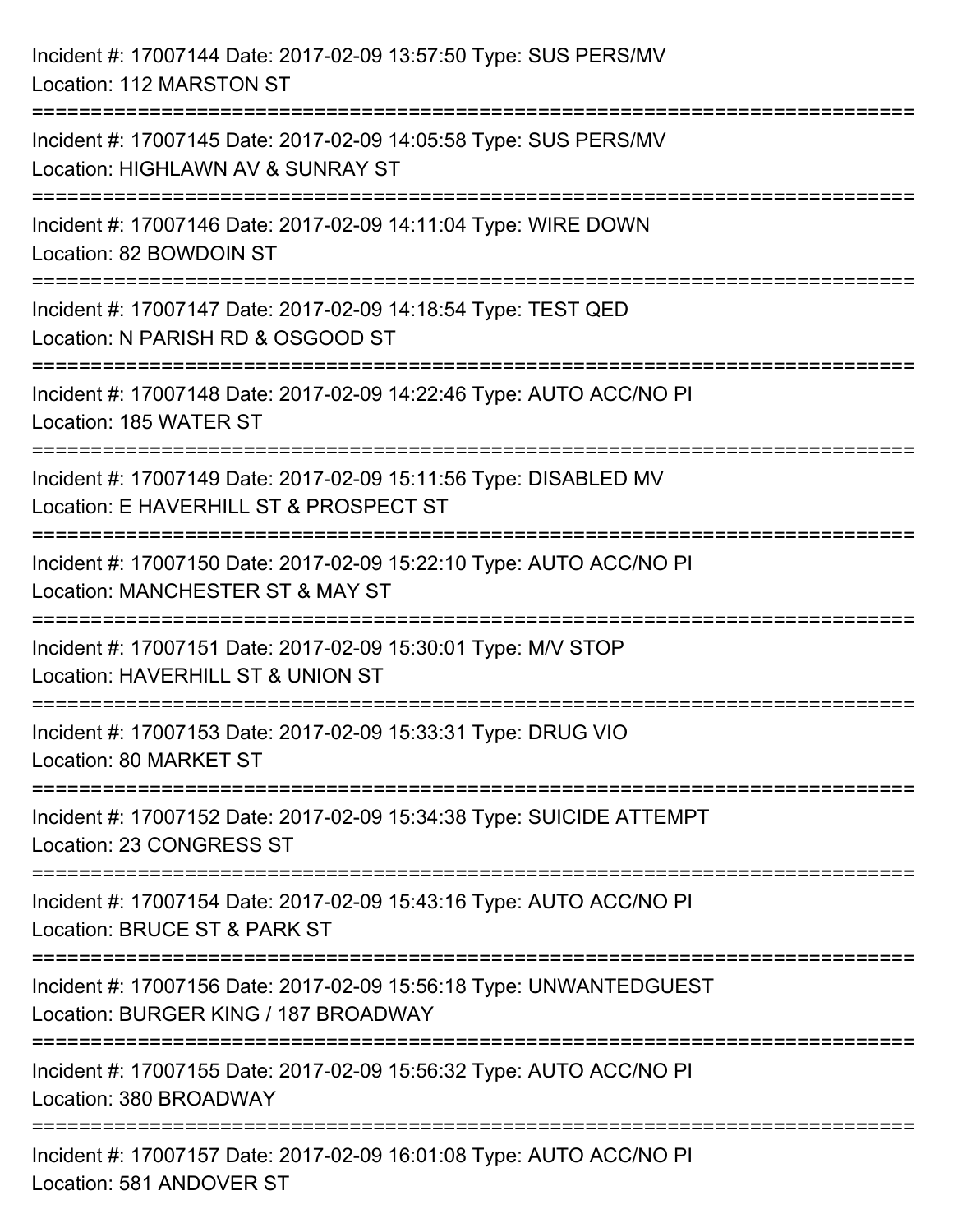| Incident #: 17007158 Date: 2017-02-09 16:23:01 Type: M/V STOP<br>Location: 235 BROADWAY                                              |
|--------------------------------------------------------------------------------------------------------------------------------------|
| Incident #: 17007159 Date: 2017-02-09 16:37:24 Type: UNWANTEDGUEST<br>Location: 1 GREENWOOD ST                                       |
| Incident #: 17007160 Date: 2017-02-09 16:52:13 Type: SUS PERS/MV<br>Location: 33 BUSWELL ST                                          |
| Incident #: 17007161 Date: 2017-02-09 17:08:59 Type: HIT & RUN M/V<br>Location: WALK IN WALK IN / 535 HAVERHILL ST                   |
| Incident #: 17007162 Date: 2017-02-09 17:18:48 Type: NOISE ORD<br>Location: 47 JEFFERSON ST                                          |
| Incident #: 17007163 Date: 2017-02-09 17:30:24 Type: MEDIC SUPPORT<br>Location: 21 FERRY ST FL 3                                     |
| Incident #: 17007164 Date: 2017-02-09 17:43:36 Type: GENERAL SERV<br>Location: ARCHER ST & WEST ST                                   |
| Incident #: 17007165 Date: 2017-02-09 17:54:01 Type: MV/BLOCKING<br>Location: 44 MORTON ST                                           |
| Incident #: 17007166 Date: 2017-02-09 17:55:53 Type: MEDIC SUPPORT<br>Location: 311 WATER ST #8                                      |
| Incident #: 17007167 Date: 2017-02-09 17:57:40 Type: DISORDERLY<br>Location: 19 E HAVERHILL ST<br>---------------------------------- |
| Incident #: 17007168 Date: 2017-02-09 18:41:07 Type: GENERAL SERV<br>Location: 64 AVON ST                                            |
| Incident #: 17007169 Date: 2017-02-09 19:01:30 Type: M/V STOP<br>Location: AVON ST & JACKSON ST                                      |
| Incident #: 17007170 Date: 2017-02-09 19:03:05 Type: MAL DAMAGE<br>Location: CONGRESS ST & HAVERHILL ST                              |
| Incident #: 17007171 Date: 2017-02-09 19:10:04 Type: ALARM/BURG<br>Location: RACING CAR WASH / 169 JACKSON ST                        |

===========================================================================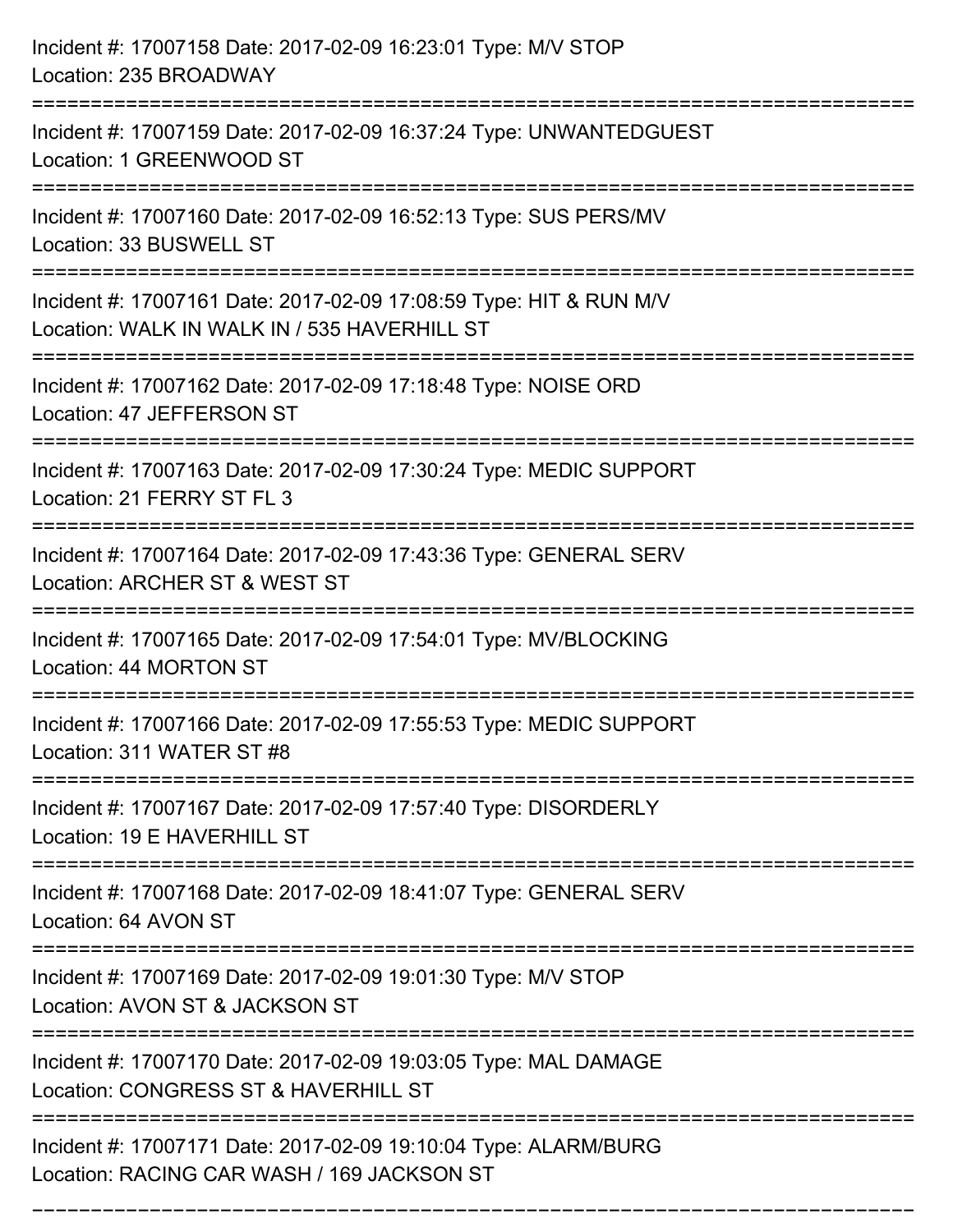| Incident #: 17007172 Date: 2017-02-09 19:26:18 Type: ALARM/BURG<br>Location: FELIX RESIDENCE / 13 PLEASANT ST                |
|------------------------------------------------------------------------------------------------------------------------------|
| Incident #: 17007173 Date: 2017-02-09 19:45:16 Type: SUS PERS/MV<br>Location: PACKARD ST & WOLCOTT AV                        |
| Incident #: 17007174 Date: 2017-02-09 19:47:47 Type: M/V STOP<br>Location: CANAL ST & HAMPSHIRE ST<br>====================== |
| Incident #: 17007175 Date: 2017-02-09 19:59:57 Type: ALARM/BURG<br>Location: ORTIZ RESIDENCE / 83 BUNKERHILL ST              |
| Incident #: 17007176 Date: 2017-02-09 20:10:00 Type: ALARM/BURG<br>Location: UNIVERSAL AUTO REPAIR / 576 HAVERHILL ST        |
| Incident #: 17007177 Date: 2017-02-09 20:11:04 Type: TOW OF M/V<br>Location: TRESPASS / 510 ESSEX ST                         |
| Incident #: 17007178 Date: 2017-02-09 20:13:46 Type: ALARM/BURG<br>Location: SOUTH LAWRENCE EAST SCHOOL / 165 CRAWFORD ST    |
| Incident #: 17007179 Date: 2017-02-09 20:13:58 Type: E911 HANGUP<br>Location: YELLING / 32 JEFFERSON ST                      |
| Incident #: 17007180 Date: 2017-02-09 20:38:06 Type: ALARM/BURG<br>Location: RJT MACHINE / 109 BLANCHARD ST                  |
| Incident #: 17007181 Date: 2017-02-09 20:47:40 Type: LOUD NOISE<br>Location: 473 ESSEX ST #35                                |
| Incident #: 17007182 Date: 2017-02-09 21:16:18 Type: ALARM/BURG<br>Location: GAS & GO / 150 WINTHROP AV                      |
| Incident #: 17007183 Date: 2017-02-09 21:24:31 Type: ALARM/BURG<br>Location: YN CARLOS SUPERMARKET / 334 LAWRENCE ST         |
| Incident #: 17007184 Date: 2017-02-09 21:25:53 Type: TOW OF M/V<br>Location: 21 LOGAN ST                                     |
| Incident #: 17007185 Date: 2017-02-09 21:40:28 Type: ALARM/BURG<br>Location: HAFFNERS CAR WASH / 330 S BROADWAY              |
|                                                                                                                              |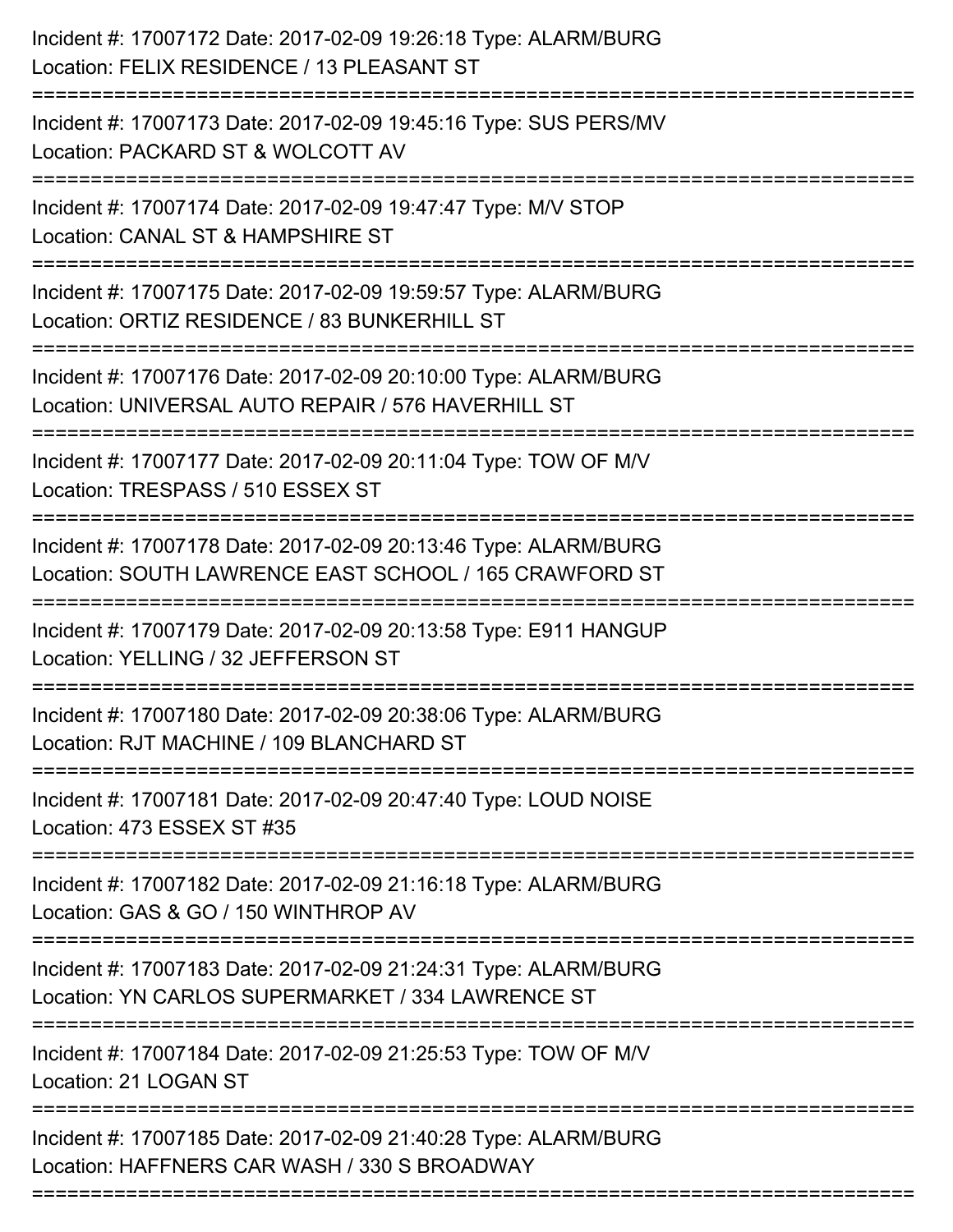Location: 70 NORTH PARISH

| Incident #: 17007186 Date: 2017-02-09 22:06:02 Type: M/V STOP<br>Location: HAVERHILL ST & MAY ST                                       |
|----------------------------------------------------------------------------------------------------------------------------------------|
| Incident #: 17007188 Date: 2017-02-09 22:11:37 Type: GENERAL SERV<br><b>Location: FERGUSON ST</b>                                      |
| Incident #: 17007189 Date: 2017-02-09 22:20:40 Type: M/V STOP<br>Location: 700 ESSEX ST                                                |
| Incident #: 17007190 Date: 2017-02-09 22:27:09 Type: AUTO ACC/NO PI<br>Location: 113 WALNUT ST                                         |
| Incident #: 17007191 Date: 2017-02-09 22:29:15 Type: ALARM/BURG<br>Location: HAFFNERS CAR WASH / 330 S BROADWAY                        |
| Incident #: 17007192 Date: 2017-02-09 22:33:47 Type: ALARM/BURG<br>Location: DEMOULAS MARKET / 700 ESSEX ST                            |
| Incident #: 17007193 Date: 2017-02-09 23:00:39 Type: AUTO ACC/UNK PI<br>Location: AMESBURY ST & ESSEX ST                               |
| Incident #: 17007194 Date: 2017-02-09 23:06:35 Type: GENERAL SERV<br>Location: 112 MARSTON ST #201                                     |
| Incident #: 17007195 Date: 2017-02-09 23:30:18 Type: CK WELL BEING<br>Location: 32 WARREN ST                                           |
| -------------------<br>Incident #: 17007196 Date: 2017-02-09 23:40:58 Type: ALARM/BURG<br>Location: HAFFNERS CAR WASH / 330 S BROADWAY |
| Incident #: 17007197 Date: 2017-02-09 23:41:39 Type: SUICIDE ATTEMPT<br>Location: 9 HOLTON ST                                          |
| Incident #: 17007198 Date: 2017-02-09 23:47:19 Type: THREATS<br>Location: 29 BUTLER ST                                                 |
| Incident #: 17007199 Date: 2017-02-09 23:51:15 Type: E911 HANGUP<br>Location: YELLING / 68 ROWE ST                                     |
|                                                                                                                                        |